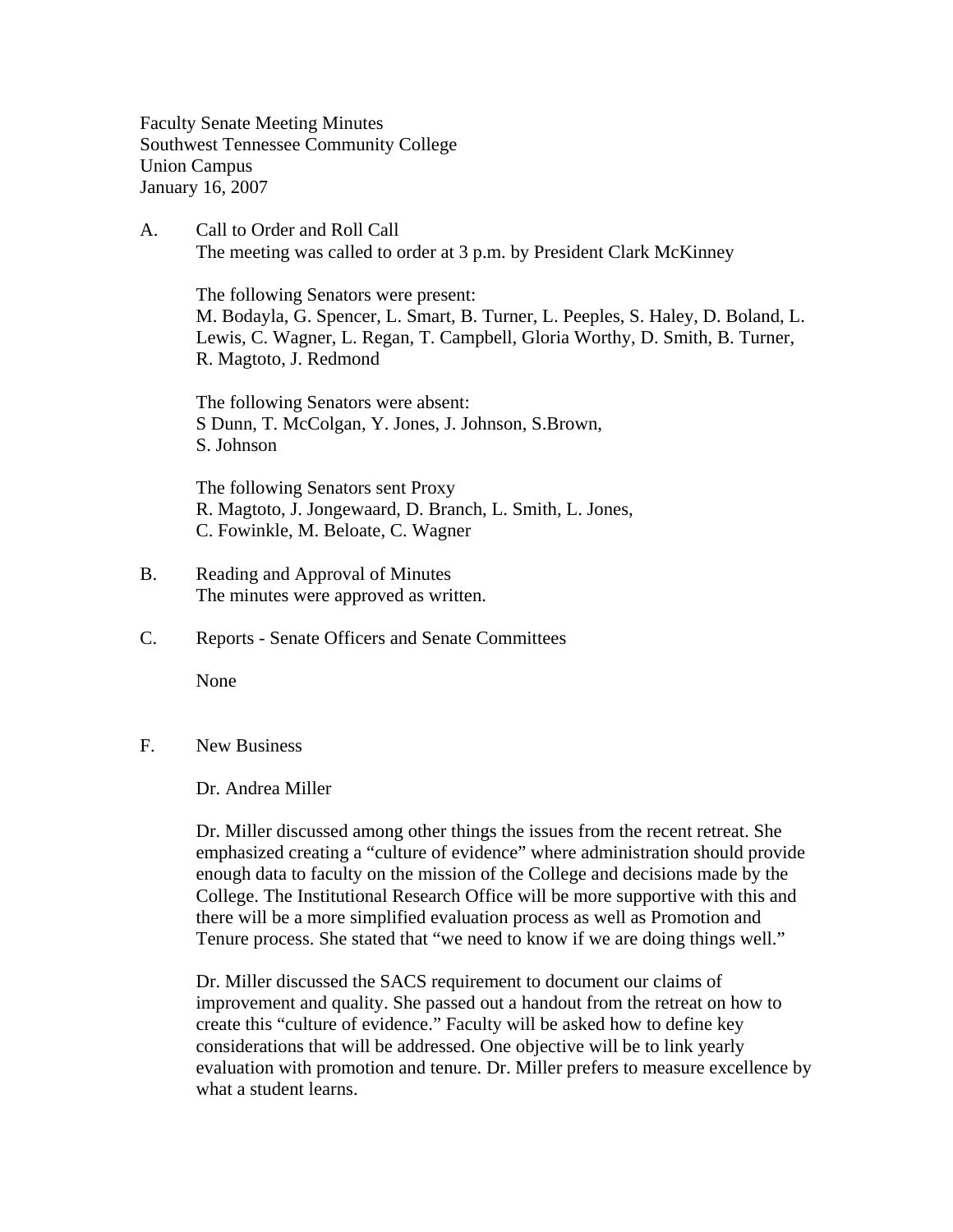Dr. Miller raised the question of revising the Academic Good Standing Policy. Currently there is no minimum GPA for students under 14 hours, a 1.0 GPA for 14-26 hours, a 1.4 GPA for 26-40 hours. She is asking the Senate to look into this and refer it to one of our committees.

Dr. Miller also asked the Senate to look at developing a policy on grade books and syllabi to make sure adequate information is available for possible grade appeals after the term ends. She is of the opinion that the definition of "grade books" might be revised. The policy of how grades are determined is also in need of revising.

Loretta Regan asked about the Nursing building to be built at the U of M and why we were not included. Dr. Miller said a lot had to do with politics.

Clark congratulated Dr. Miller on her new position.

Glenn Swinney

Glenn discussed the upcoming switch to Banner. He went over some of the basics. He stated that students would be given more responsibility for their own registration. He will be glad to return with more information as needed.

G. Adjournment The meeting was adjourned at 4:40

\*Senate Sharepoint Web Site: http://internal.southwest.tn.edu/fac-senate/

2006-2007 Senate President: Clark McKinney cmckinney 4574 Division Senators: Division Senators of Liberal Studies and Education - Five Seats. (Developmental Studies, Education, Fine Arts/Language and Literature, Social and Behavioral

Science/Criminal Justice)

| Mary Ann Bodayla (1yr) mbodayla |             | Social Behav. Sci./Crim. Just. | 5197 |
|---------------------------------|-------------|--------------------------------|------|
| Doug Branch (1yr)               | dbranch     | Fine Arts/Lang. and Lit.       | 4483 |
| Lilliette Smith (1yr)           | ljsmith     | Social Behav. Sci./Crim. Just. | 4125 |
| Jim Jongewaard (2yrs)           | jjongewaard | Education                      | 5833 |
| Stacey Johnson (2yrs)           | smjohnson4  | Fine Arts/Lang. and Lit.       | 4602 |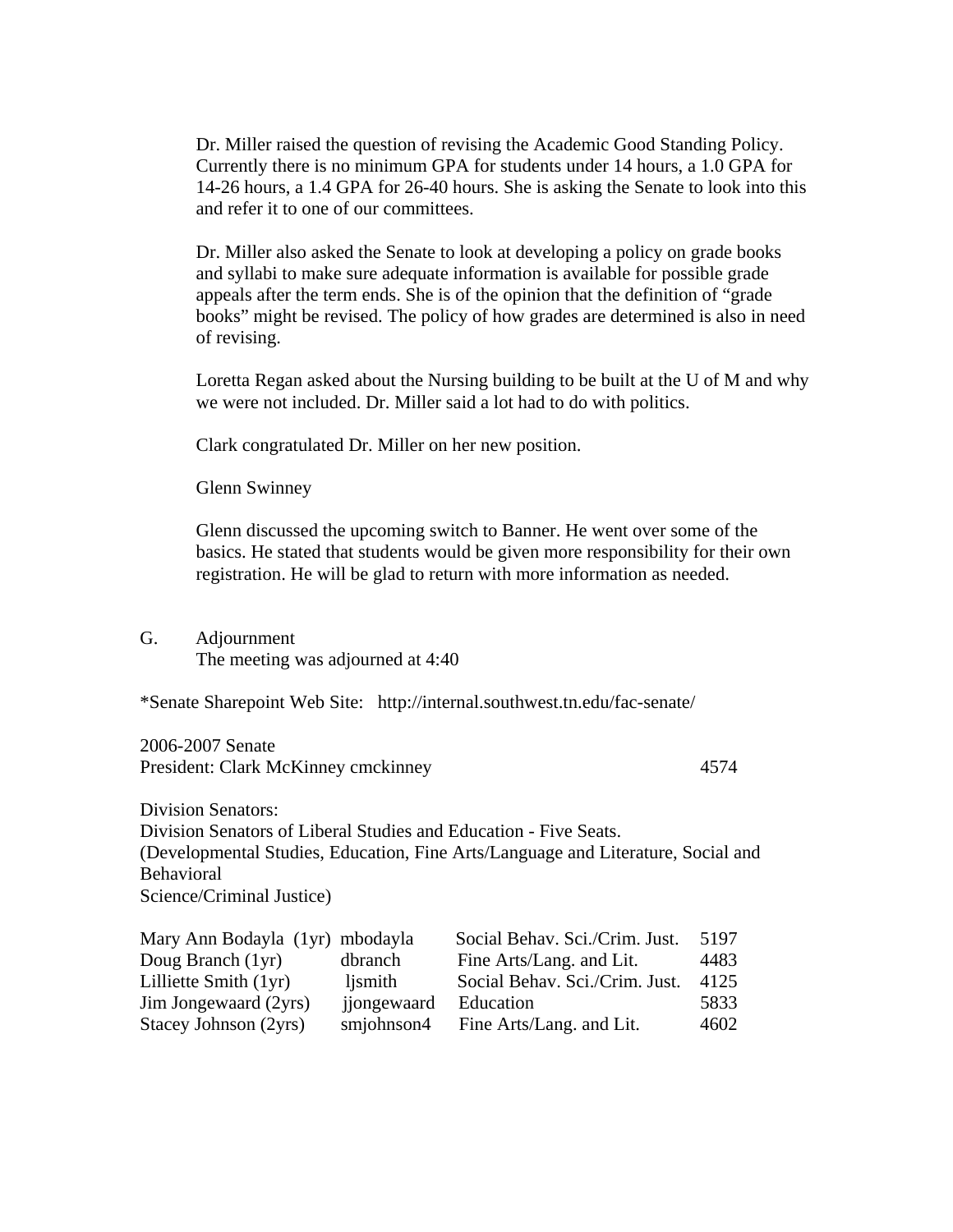Division Senators of Business, Career Studies and Technology - Five Seats. (Accountacy/Office Adm./Career Studies, Business Adm. and Paralegal Studies, Information Tech/Graphic Arts, Engineering Tech., Industrial and Environ. Tech.)

| Jerry Redmond (1yr) jredmond           |               | Information Tech., Graph. Arts. | 4410 |
|----------------------------------------|---------------|---------------------------------|------|
| Gary Spencer (1yr)                     | gspencer      | Engineering Tech.               | 4404 |
| Lee Smart $(2yrs)$                     | <i>lsmart</i> | Accountancy/ Office Adm.        | 5076 |
| Cindy Fowinkle (1 yr) cfowinkle        |               | Engineering Tech                | 4150 |
| Gloria Worthy $(2 \text{ yr})$ gworthy |               | Acountancy/Office Adm           |      |

Division Senators of Math, Natural Sciences, & Health Sciences - Four Seats. (Nursing, Mathematics, Natural Sciences, Allied Health)

| Bill Turner (1yr)           | wturner | <b>Mathematics</b>      | 6023 |
|-----------------------------|---------|-------------------------|------|
| Doug Smith (2yrs)           | dsmith  | <b>Natural Sciences</b> | 4128 |
| Shirley Brown (2yrs) sbrown |         | <b>Nursing</b>          | 5425 |
| Roma Magtoto (1yr) rmagtoto |         | <b>Nursing</b>          | 5435 |

Department Senators:

Division: Business, Career Studies & Tech.

Departments:

a. Business Administration/Accountancy and Paralegal Studies

b. Office Administration/Information Technologies and Hospitality Mgt.

- c. Engineering Technologies
- d. Industrial & Environmental Technologies

| lpeeples | Off Adm/Info Tech & Hosp. Mgt. | 4006 |
|----------|--------------------------------|------|
| llewis   | Accountancy                    | 4547 |
| lgiones  | Engineering Tech.              | 4983 |
| cwagner  | Industrial and Environ. Tech.  | 4160 |
|          |                                |      |

Division: Liberal Studies & Education Departments:

- a. Developmental Studies
- b. Fine Arts, Languages, and Literature
- c. Education
- d. Social & Behavioral Science/ Criminal Justice

| Mickey Beloate (2yrs)mbeloate  | Developmental Studies             | 6017 |
|--------------------------------|-----------------------------------|------|
| Steve Haley (2yrs) shaley      | Social/Behav. Sci./Crim Just      | 5635 |
| Toni Campbell (2yrs) tcampbell | Education.                        | 5353 |
| Yvonne Jones (2yrs) yjones     | Fine Arts/Language and Literature | 5215 |

Division: Math, Natural Sciences & Health Sciences